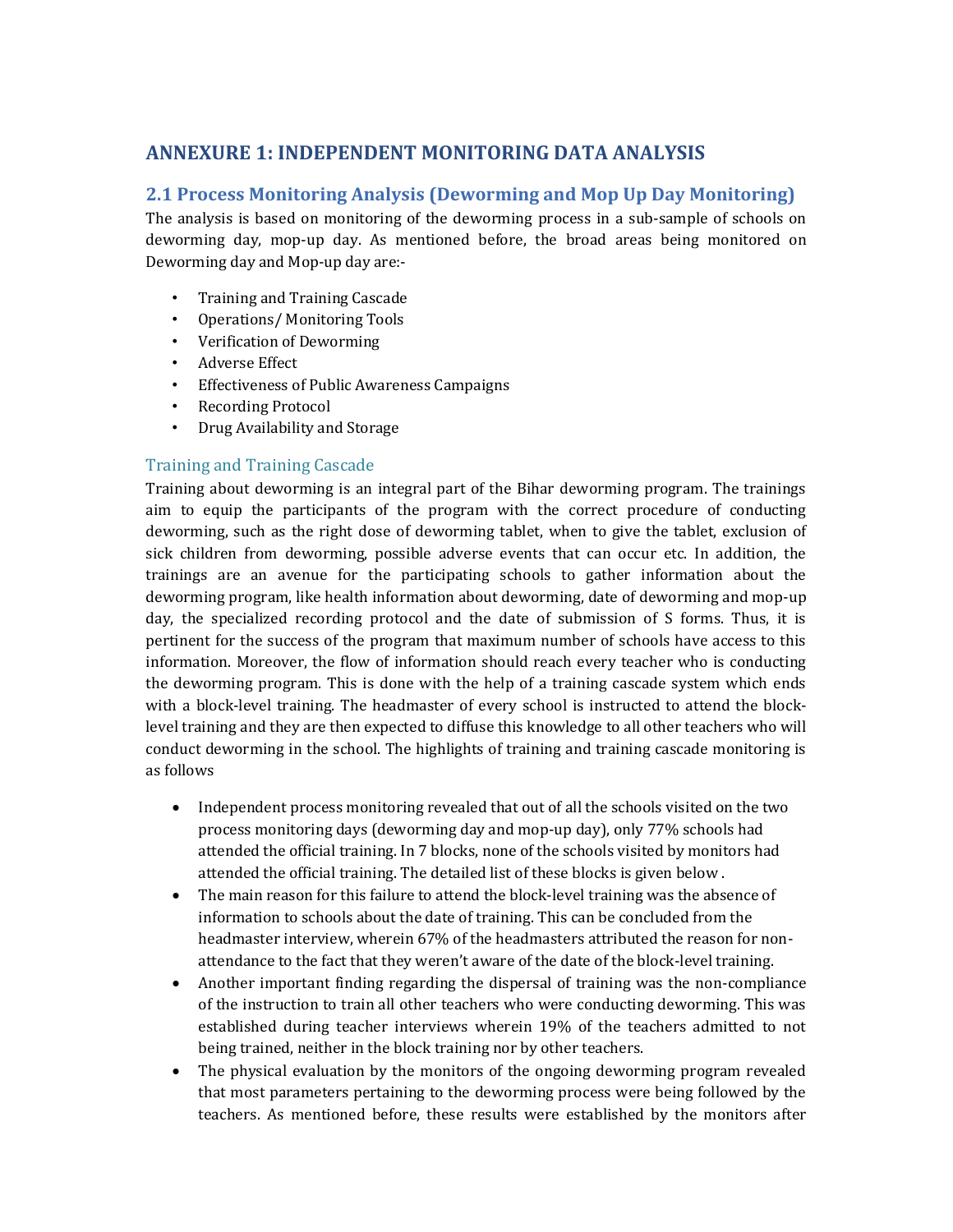observing the way in which the teachers were conducting deworming in their classroom. 98% of the teachers administered the tablet after the children had finished their meal and 95% of them were instructing the children to chew the tablet before swallowing it.

• It was observed, however, that the children were given less than one tablet in 8% of the schools that were visited by the monitors. This indicated a lack of understanding of the correct dose of Albendazole.

A critical inference that can be made from these results is the importance of training in ensuring proper adherence to deworming protocols. The percentage of teachers in trained schools who gave health awareness before administering the tablet, stood at 92%, whereas in the untrained schools this was only followed in 72% of the cases. The following chart depicts the comparison of this indicator between schools that had attended the official training and those which hadn't.



Another important implication of the official training was in the issue of compliance of recording protocol. The block-level trainings impart the information of correct recording protocol to be followed. It was noticed that in schools which had not attended the official training, the percentage of teachers not following the recording protocol (not ticking) was substantially higher as compared to schools which had attended the block-level training. 23.8% percentage of the untrained schools visited by the monitors were observed not following the recording protocol, whereas the corresponding number for trained schools stood at only 6%.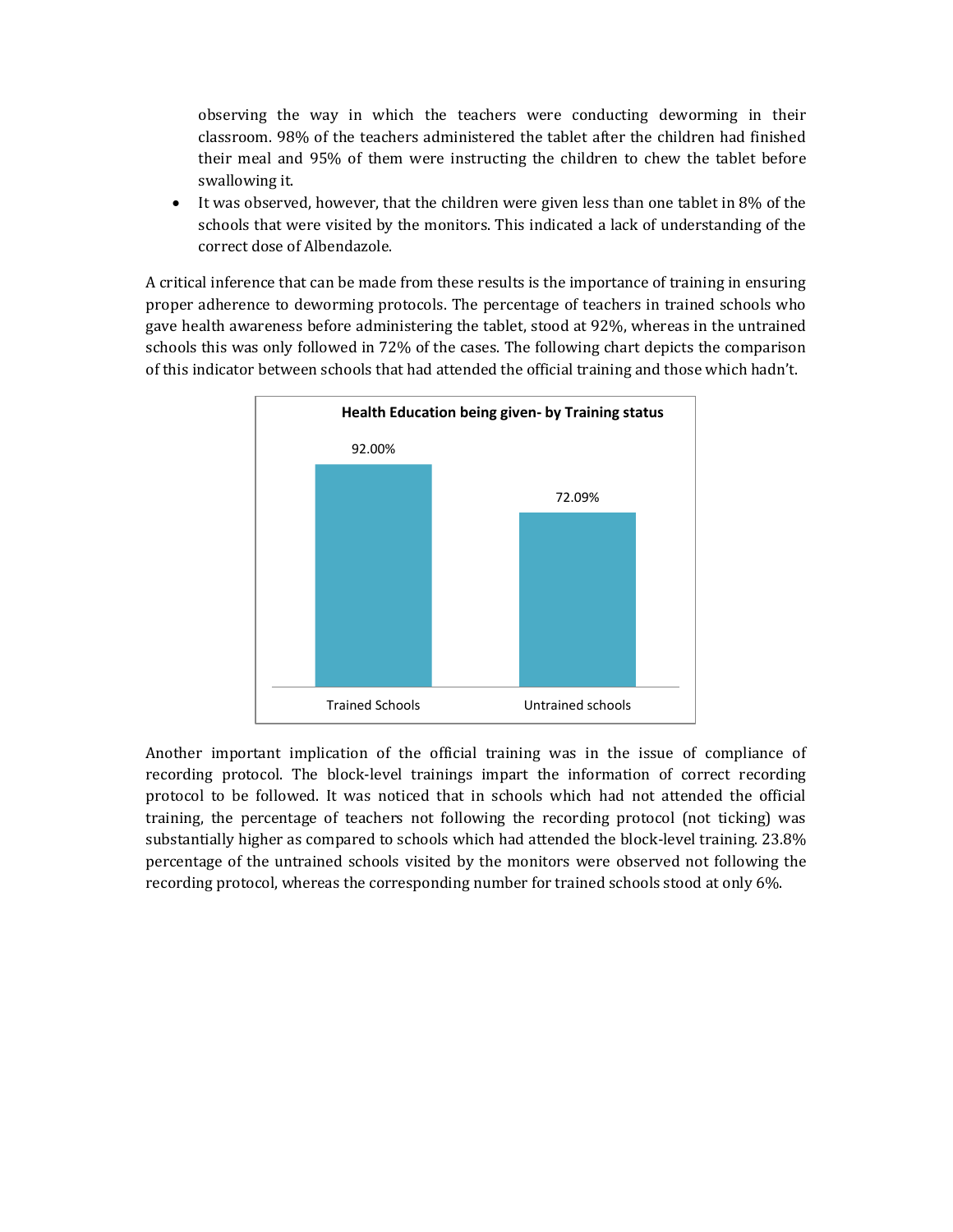

## Operations/Monitoring Tools

The deworming program utilizes several tools for its smooth functioning. Some of these tools, such as S forms help in the process of program coverage. Others, like instruction sheet for teachers, are a vital tool in ensuring the critical elements of deworming are retained by the teachers even after the training has occurred. Independent process monitoring aims to check whether all these tools are ultimately available with the schools. The findings in this area are as follows:

- $\bullet$  The school reporting forms, S forms, were only available in 80% of the schools visited by the monitors across deworming day and mop-up day. Since S form enables schools to report their coverage, the lack of it may result in a distortion of program coverage numbers.
- An interesting observation was the significantly higher number of untrained schools which did not have the S form. Amongst the schools that were trained, 86.1% of them had the S form, whereas only 66% of the untrained schools had it.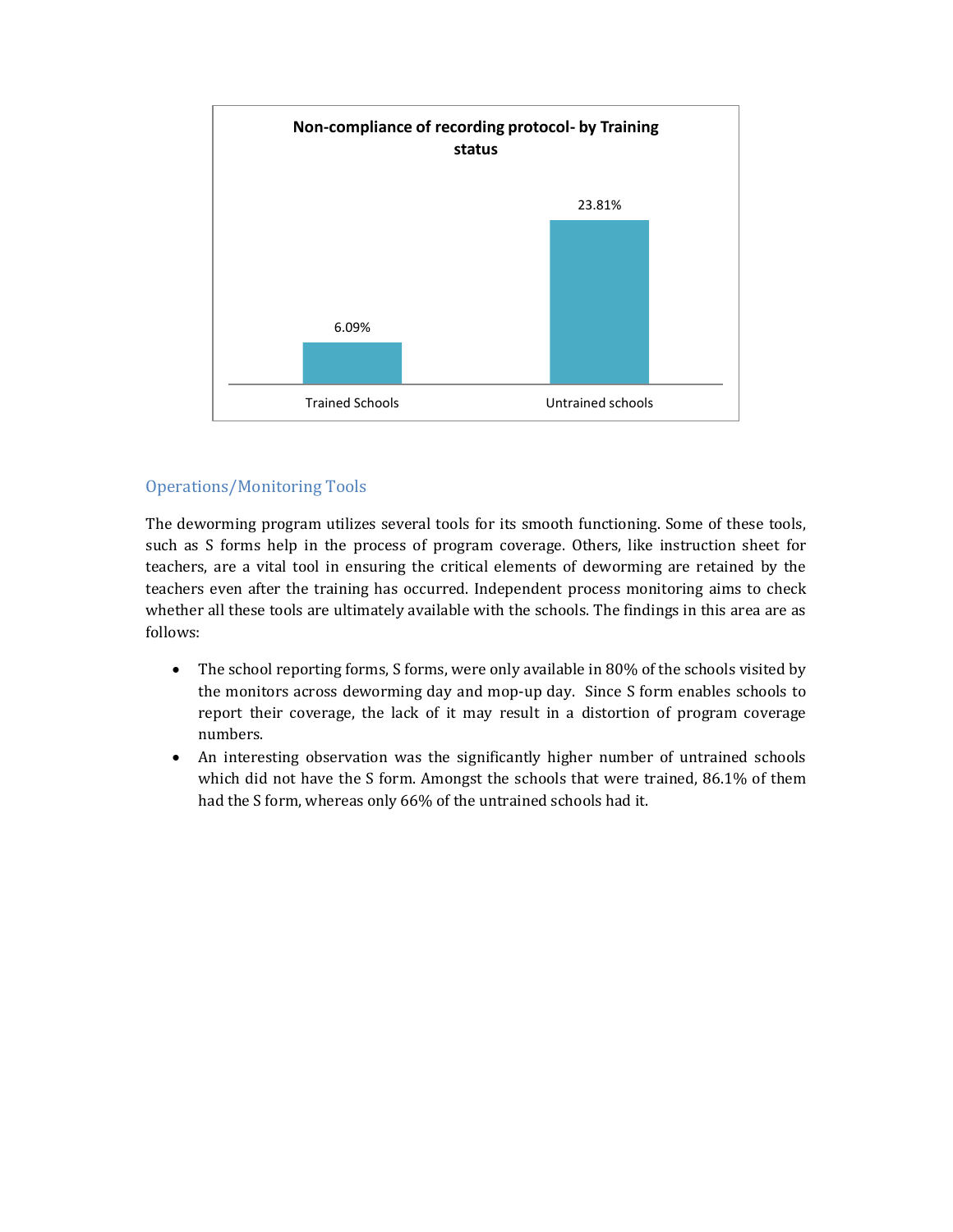

- The instruction sheet which contains a summary of all deworming procedures and adverse event protocols is a handy instrument in ensuring these critical program details are retained by the teachers. Independent monitoring revealed that only 71.6% of the schools had the instruction sheet. This number stood at 75.5% for trained schools whereas it was 61.5% for untrained schools.
- The awareness about the submission date of S forms and who to submit it to is another important step in maintaining the accuracy of program coverage. Predictably, the training status of a school is an integral factor in determining whether the headmaster of the school is aware of this information. The consecutive charts depict this difference between the level of awareness about S form submission date and the submission authority, based on the training status of schools. 60.7% of the headmasters of untrained schools were aware of the date of submission of S form while the corresponding figure for trained schools is 85.6%.



• The chart below is a pictorial depiction of the observation that the headmasters in 62% of the untrained schools were aware of whom to submit the S form to, whereas 90% of the headmasters in the trained schools correctly knew of this information.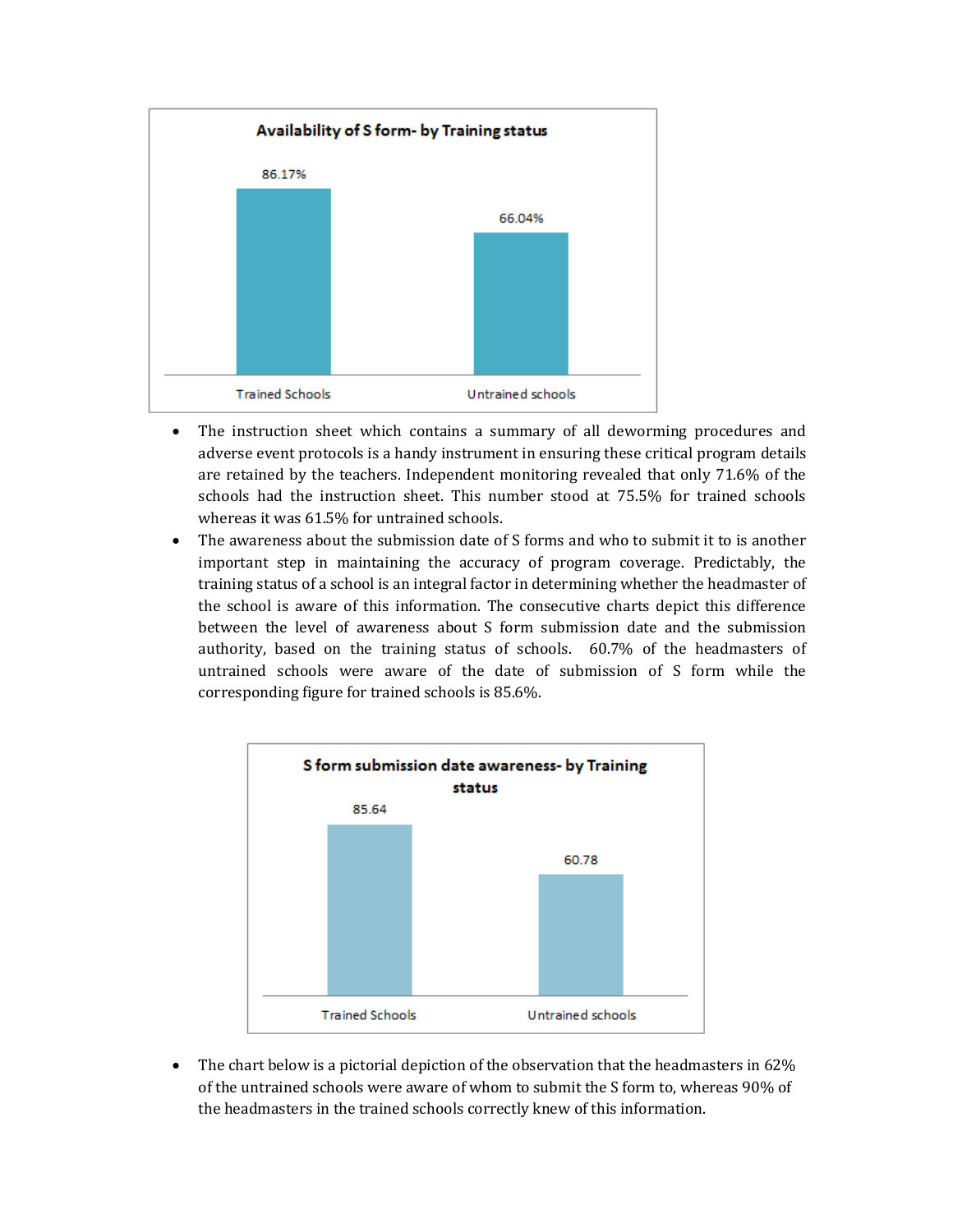

## Verification of Deworming

The goal of this monitoring this area is to investigate the status of deworming at the ground level. Though the program is supposed to take place in all government schools, it is important to verify whether that is actually the case.

- $\bullet$  Principals in 93% of the schools visited as a part of deworming day monitoring, mop-up day monitoring and coverage validation said that their school was conducting deworming. In 90% of the schools visited on deworming day and mop-up day, monitors physically confirmed the headmaster's claim that deworming program was conducted in the schools.
- The child interview, where children are asked about whether they received a white tablet on the day is an important source of verification of whether deworming actually took place across a given school, or not. 94% of the children interviewed in trained schools confirmed that they had received a deworming tablet, but only 77% of the children from untrained schools confirmed the same. This is a peculiar finding and it appears that there is a relationship between the training status of a school and the likelihood of it conducting deworming. The exact cause of such a relationship needs to be investigated in greater detail so it can guide the policies in the future.

#### Adverse Events

The administration of deworming medicine, Albendazole may cause adverse events like mild stomach ache, nausea and in rare cases, diarrhea. These events are mostly caused in children who suffer from a high intensity of worm infection. Although these events are fleeting, it is still important for the teachers to know about them to facilitate better management of children who may suffer from it. Monitors engaged in physical observations of deworming, as well as, one-onone interviews with the class teacher to assess the level of preparedness of teachers in the area of adverse events. The following were observed:-

An important finding was the schools where monitors observed sick children being dewormed. This number was 22.67% in this round of Bihar program, which is a cause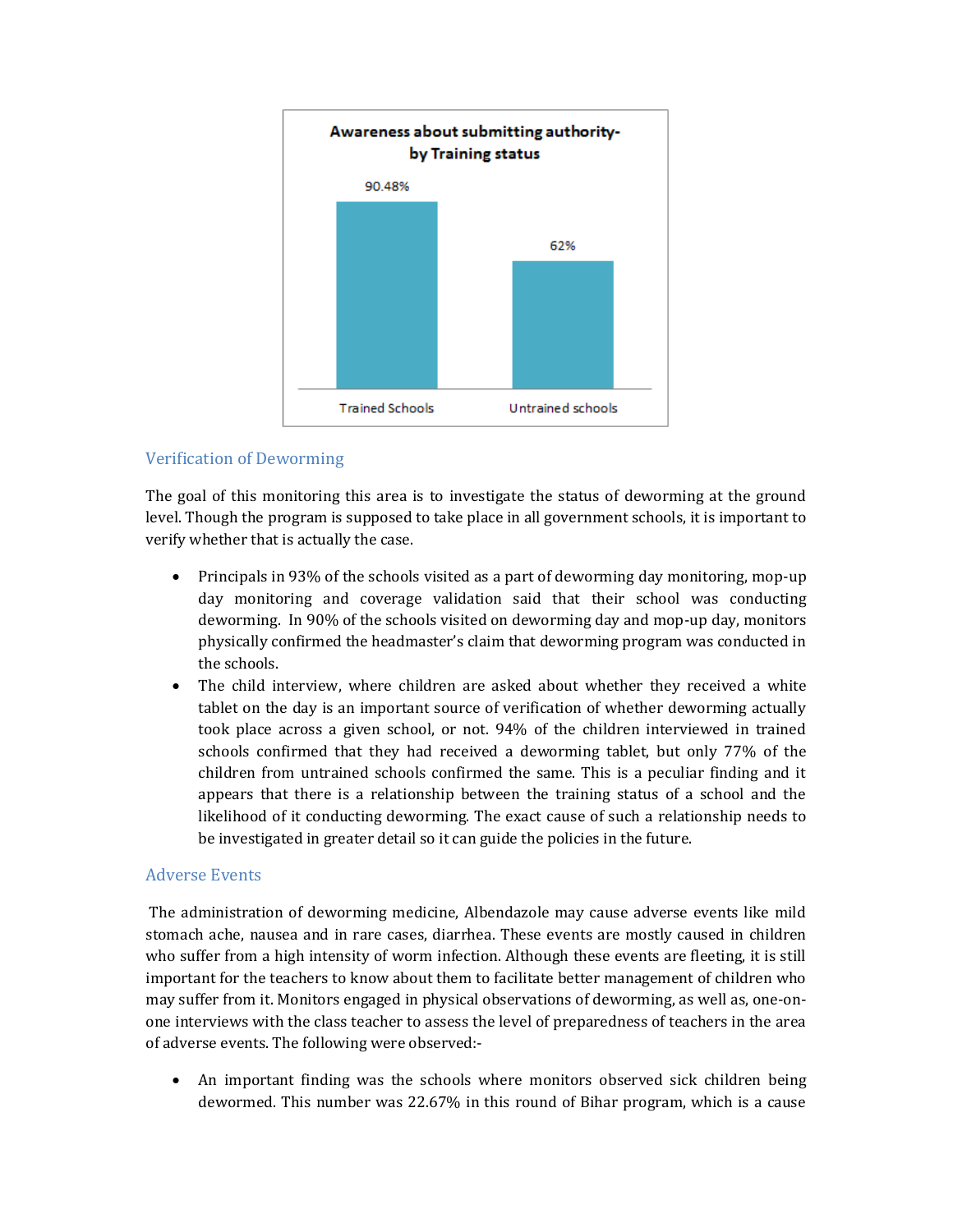for concern. Monitors observed sick children being dewormed in 30.2% of the untrained schools and 20% of the trained schools. The monitors were instructed to intervene in such cases and ensure no sick child is dewormed. The graph below depicts this result.



- Another important finding was the large percentage of teachers who were unaware of the possibility of side-effects due to Albendazole. 44.5% of the teachers interviewed did not know about it. This is an area that needs to be emphasized since the effective management of adverse events entails full knowledge on the part of the concerned group.
- Monitors observing marginally higher cases of adverse events in untrained schools as compared to trained schools. Monitors observed cases of adverse events on 9.3% of the untrained schools. They observed these cases in only 5.2% of the trained schools.

#### Effectiveness of Public Awareness Campaigns

Community awareness or program awareness amongst children and community members is a valuable step in limiting the spread and intensity of STH worms. Additionally, the awareness drives are aimed at restricting any negative perceptions about the deworming program, and promoting practices that will lead to prevention of a reinfection.

- 89.7% of the children who were interviewed by the monitors knew what the deworming tablets were for. This is an encouraging finding as the awareness of worms, or how they are transmitted may lead to precautionary actions from the children.
- Majority of the children who knew about deworming first gained awareness about it either before deworming day, or on deworming day. This was true for 91.3% of the children who responded.
- The schools were provided with deworming posters in order to impart knowledge about the program amongst all visitors to the schools, including students, parents, community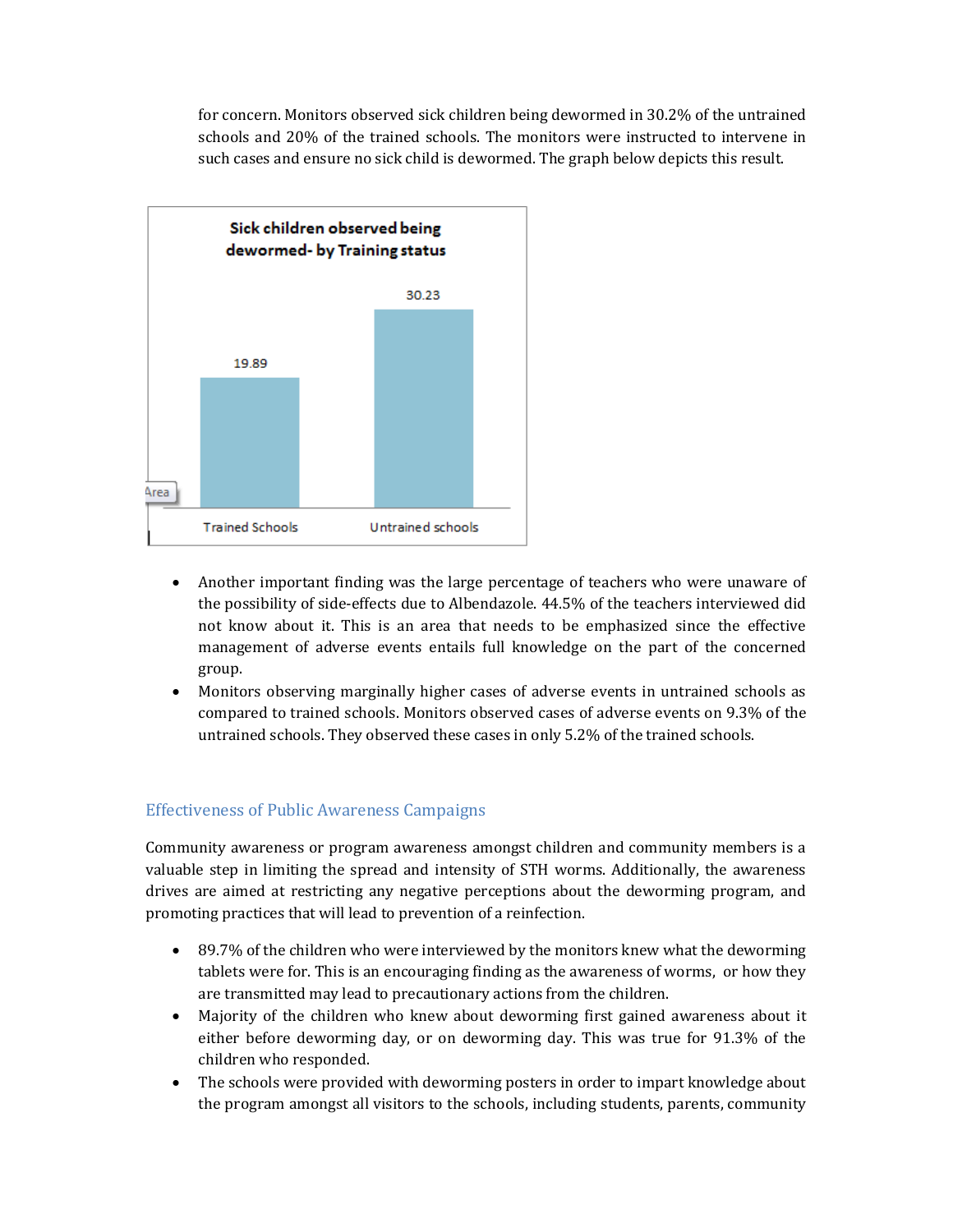members etc. It was found that the posters were clearly visible only in 57.2% of the cases and 23% of the schools didn't receive the poster.

• Most of the children (89.4% of the total interviewed) found out about deworming through their teachers/ in the school. The contribution of other community awareness programs such as radio announcements, television campaigns, posters, street theater etc. was limited in this case.

## Drug Delivery and Storage

The success of the program is deeply affected by efficient allocation of drugs and its availability in every school. Thus, the last area of investigation under process monitoring is the status of drug availability as well as the quality of drug storage in the schools.

- The status of drug availability was adequate in this program. 96% of the schools reported that they had received the drugs for deworming, though there was a some disparity between trained schools and untrained schools. 97.8% of trained schools had received drugs while 88.4% of untrained schools had received the deworming drugs.
- Majority of schools had received the drugs either before deworming day (84%) or on deworming day (14.2%).
- The quality of drug storage was satisfactory in most schools that were monitored. 98.7% of them stored the drugs in a clean location, 91.1% of them were stored away from direct sunlight and 97.4% of them were stored away from the direct reach of children.

## **2.2 Coverage Validation Data**

Coverage validation is an ex-post check of accuracy of the reporting data. This activity provides us with a framework to calculate the level of inaccuracy in the reporting data. Several indicators of measuring inaccuracy were calculated to get a complete picture of reporting data inconsistencies. The following are the details and findings of all these indicators:-

## Non- Adherence to Recording Protocol

This indicator was used to measure the degree of non-adherence in recording protocols amongst schools. Thus, 10.2% of the schools did not follow the ticking procedure explained during block-level training.

#### Inaccurate reporting

The next step in the process of coverage validation is to look for the degree of inaccuracy in the reporting data by checking for schools which had ticks in the registers, and had positive values filled in the S form, but the two values don't match with each other.

- In 21.6% of schools, the deworming single ticks in the register did not match with the S form deworming numbers.
- For mop-up day this inaccuracy was marginally lower at  $16.9\%$ . Thus, the number of double ticks did not match with the mop-up day number reported in the S form.

## Verification Factor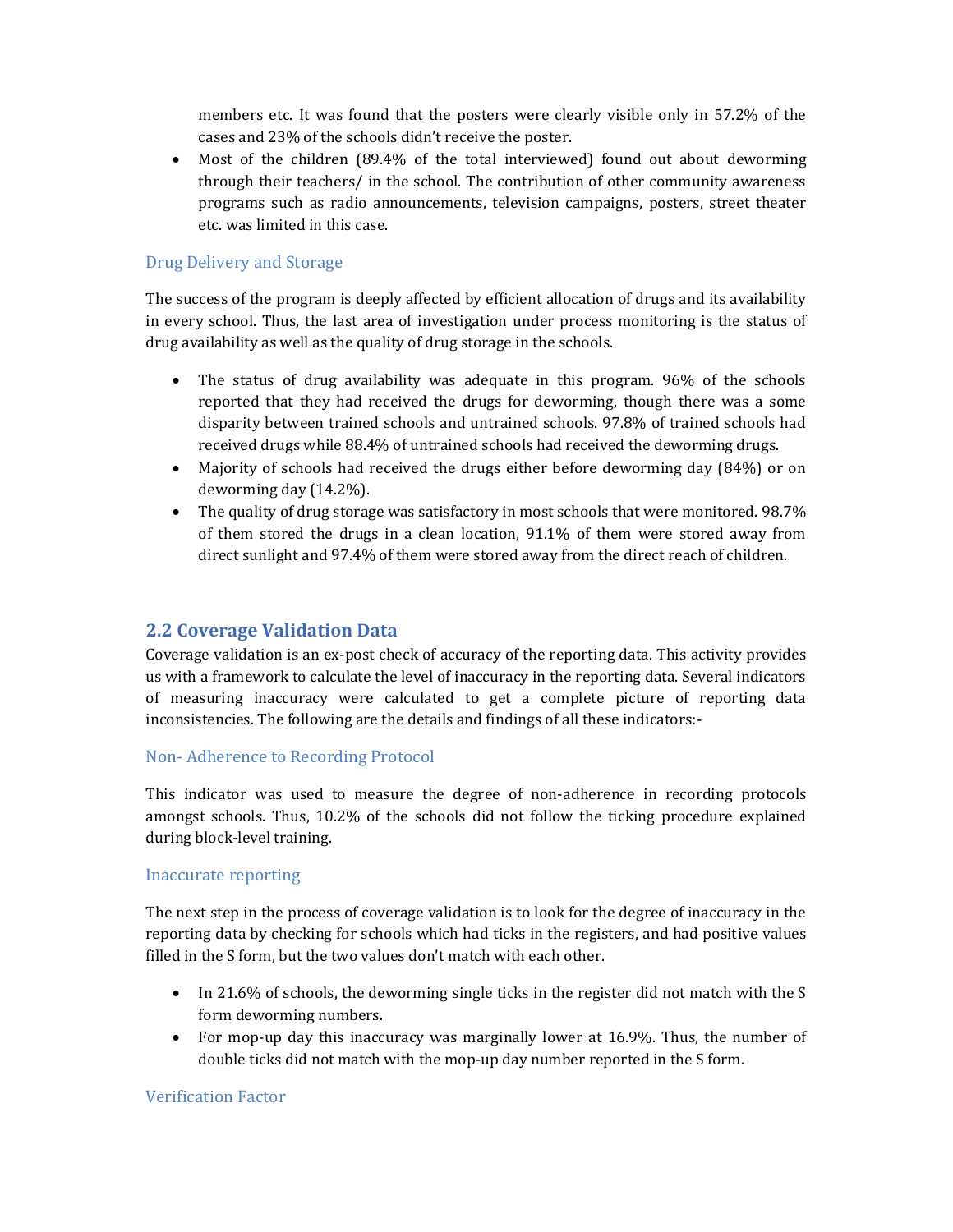Verification factor is an indicator which is often used to assess the reporting quality. It is also widely used in health programs for the same reason. Any value of this ratio between 0.85 to 1.2 is considered acceptable.

**• The State level verification factor** was calculated using the following formula

State level verification factor = . Number of ticks found in schools across the state . Total reported number for those schools

Thus, in the 749 schools that coverage validation data was received from, we calculate the aggregated number of ticks for all these schools and divide the sum by the sum of deworming coverage reported in these schools. This exercise gave us a ratio of 0.9215 as the state level index.

**• Block- level verification factor** was calculated by modifying the aforementioned formula. The block-level distribution of this verification factor gave several interesting results. It was calculated for schools which either had positive ticks or had positive values in  $S$  form<sup>1</sup> using the formula

Block Verification Factor  $=$  . Number of ticks found in schools across the block  $\overline{\phantom{a}}$ . Total reported number for those schools

The block level value ranged from 2.15 (indicating severe significant underreporting) to 0 (indication complete overreporting). Blocks Runni Saidpur and Kanti had a value of 0 in this indicator, suggesting that there were no ticks at all across all the schools visited by independent monitors in these blocks. This is a cause for concern and needs further assessment to ensure the parameter is improved. There were well-performing blocks where the monitors detected no inaccuracy in reporting at all. There were 23 blocks in which the block-level verification was 1, thus indicating complete accuracy of the reporting data. The complete list of blocks and their corresponding block-level factors are given in Annexure 2.

## Inflation Rate

The degree of inflation/deflation in the reporting data has severe ramifications in affecting the program coverage numbers.

The total inflation rate for Bihar was estimated to be 8.5% the data received from 749 schools. This number included a wide array of cases of inflation as well as deflation. The extreme cases of inflation included schools which had reported positive values in the S forms, without *any* corresponding ticks in the attendance registers. On the flip side, there were also a handful of cases where the monitors discovered tick marks in the

 $1$  This is done to exclude schools that did not do deworming, although even if they were added, it would not affect our calculation because the number of ticks and S form information is both 0 for these schools. So they wouldn't alter the numerator or denominator.